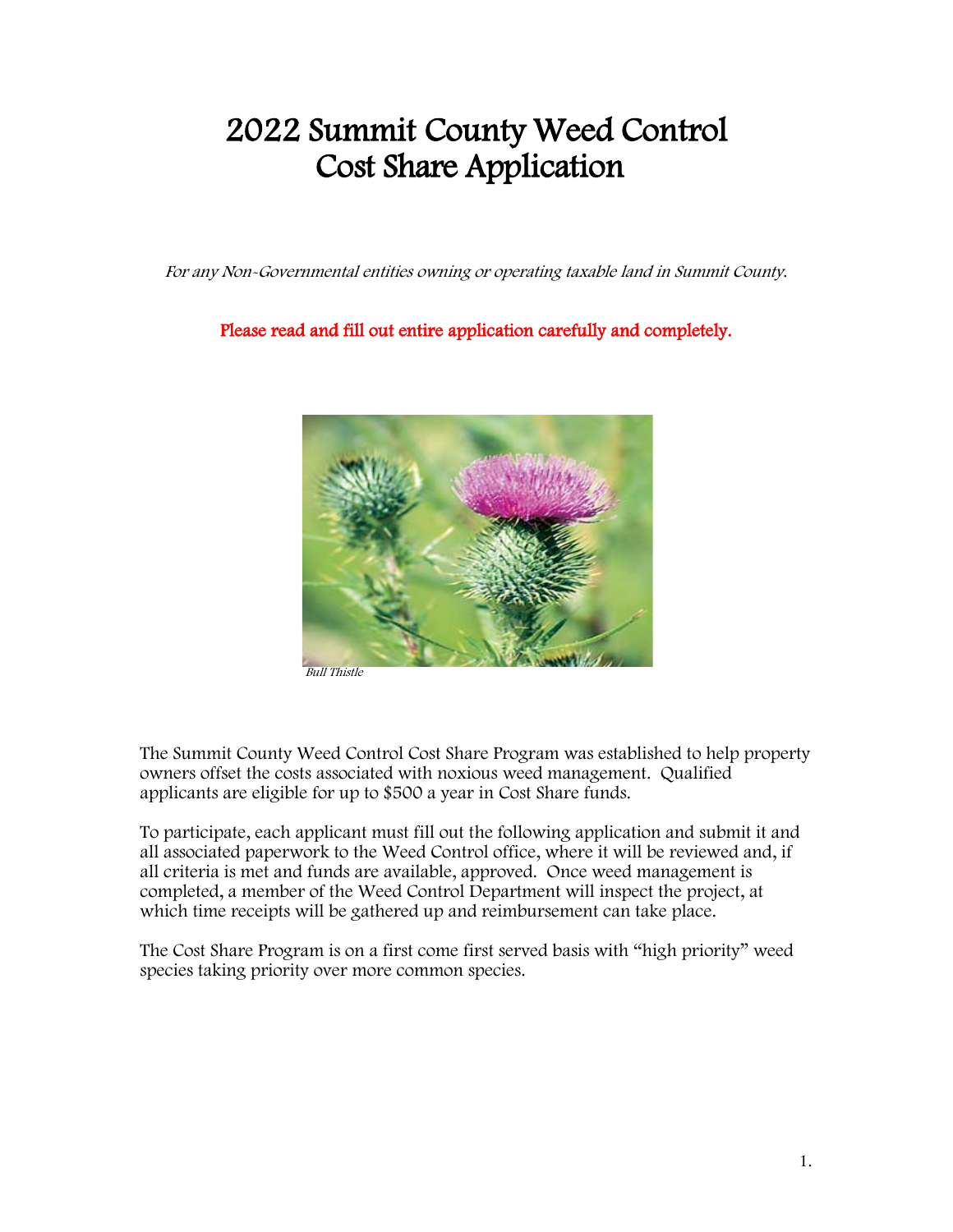# Summit County Noxious Weed List

### List A Species

Myrtle Spurge (Euphorbia myrsinites) Orange Hawkweed (Hieracium aurantiacum)

#### List B Species

Absinth wormwood (Artemisia absinthium) Black henbane (Hyoscyamus niger) Bull thistle (Cirsium vulgare) Canada thistle (Cirsium arvense) Chinese clematis (Clematis orientalis) Common tansy (Tanacetum vulgare) Dalmatian toadflax (Linaria dalmatica) Dame's rocket (Hesperis matronalis) Diffuse knapweed (Centaurea diffusa) Hoary cress "Whitetop" (Cardaria draba) Houndstongue (Cynoglossum officinale) Leafy spurge (Euphorbia esula) Mayweed chamomile (Anthemis cotula) Musk thistle (Carduus nutans) Oxeye daisy (Chrysantheum leucanthemum) Perennial pepperweed "Tall Whitetop" (Lepidium latifolum) Plumeless thistle (Carduus acanthoides) Russian knapweed (Centaurea repens) Russian-olive (Elanagnus angustifolia) Saltcedar (Tamarix ramosissima) Scentless chamomile (Matricaria perforate) Scotch thistle (Onopordum acanthium) Spotted knapweed (Centaurea maculosa) Sulfur cinquefoil (Potentilla recta) Wild Caraway (Carum carvi) Yellow Toadflax (Linaria vulgaris)

#### List C Species

Cheatgrass "Downy brome" (Bromus tectorum) Common mullein (Verbascum Thapsus) Field bindweed (Convolvulus arvensis) Poison hemlock (Conium maculatum)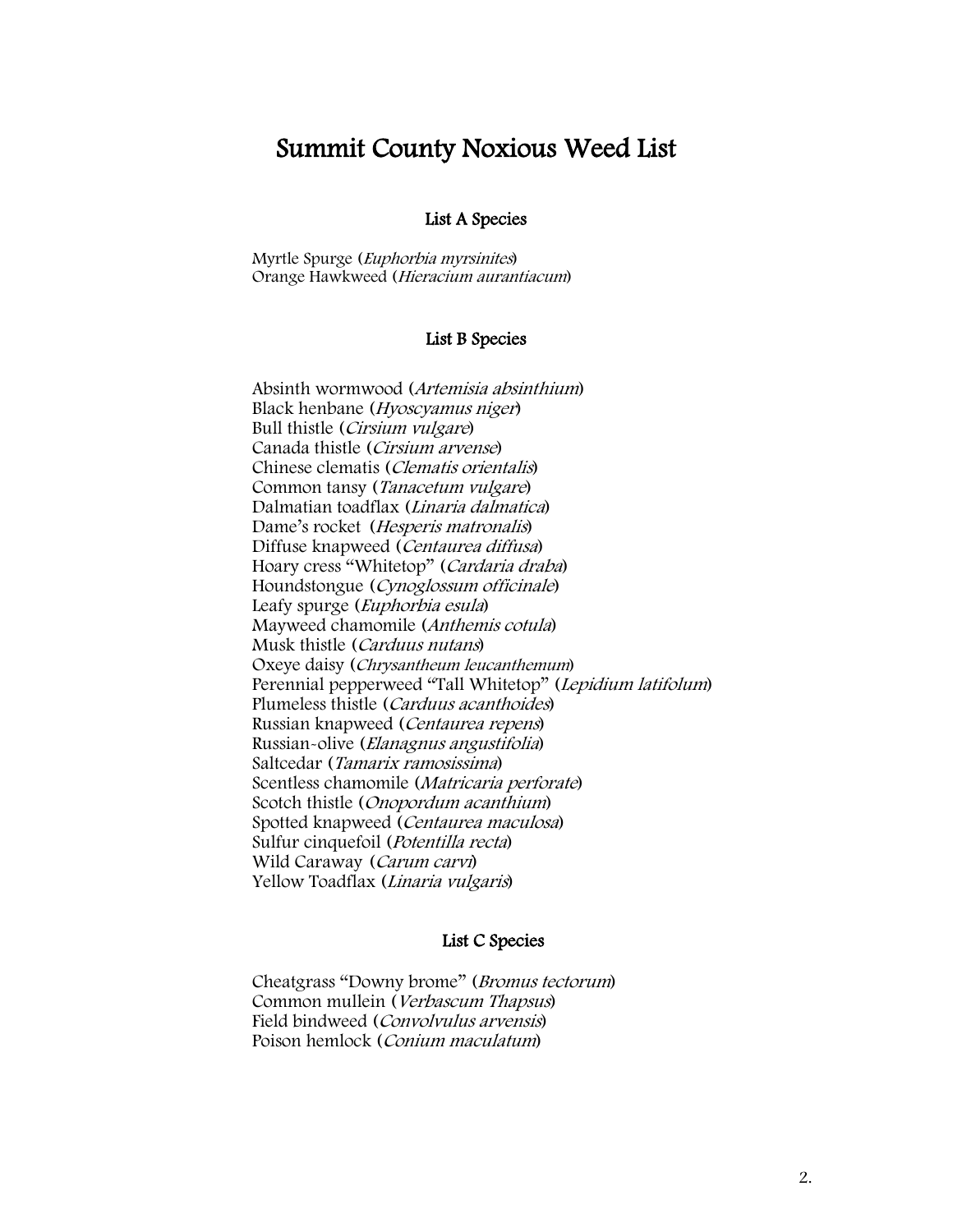# 2022 Summit County Weed Control Cost Share APPLICATION

Land Location (legal description) Section:

| Physical Address of property:             |        |      |
|-------------------------------------------|--------|------|
| Landowner:                                |        |      |
| <b>Mailing Address:</b>                   |        |      |
| City:                                     | State: | Zip: |
| Phone Number:                             |        |      |
|                                           |        |      |
| Land User: (If different from Landowner): |        |      |
| <b>Mailing Address:</b>                   |        |      |

City: State: State: Zip:

Send Correspondence To: (If different than Landowner)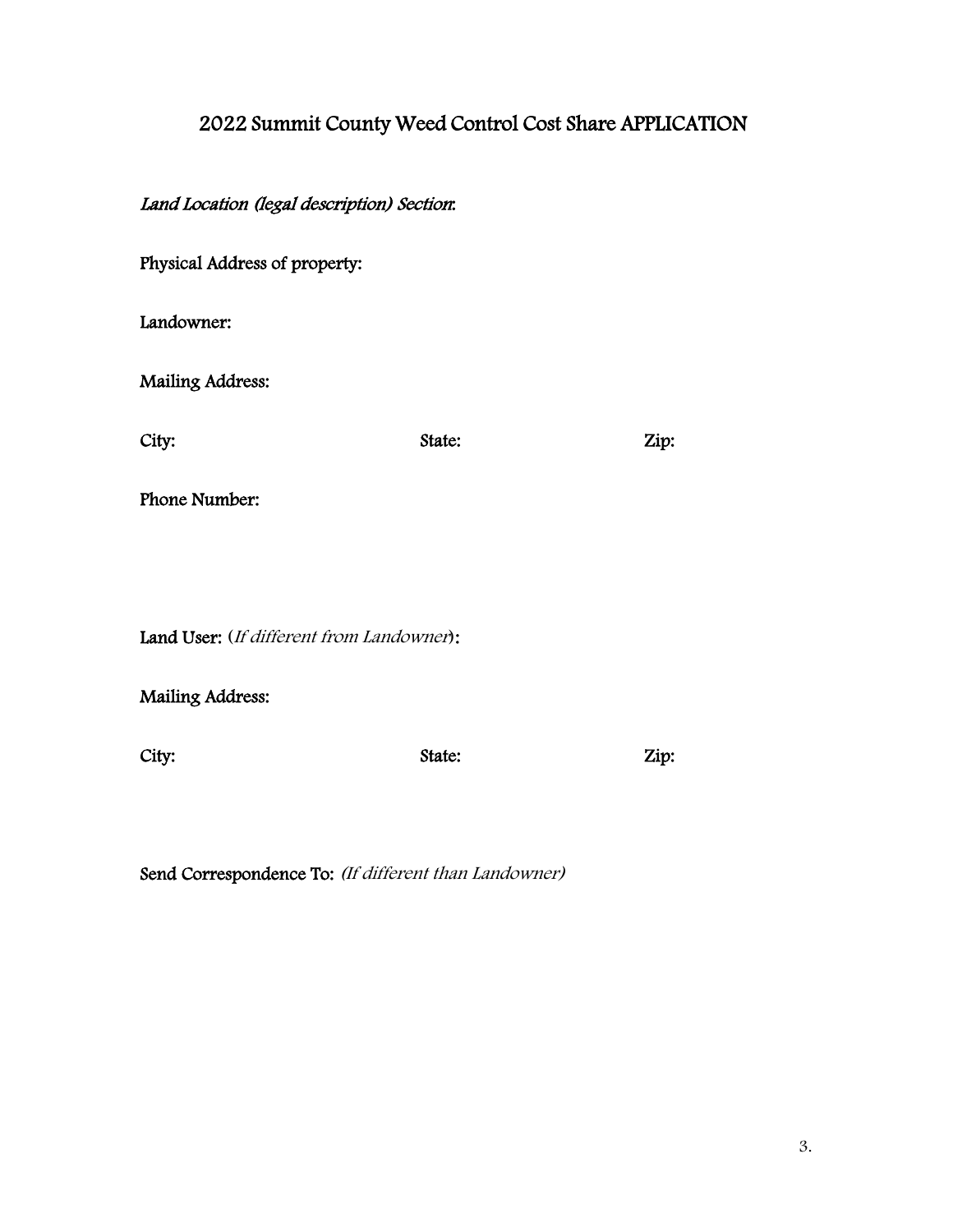### Weed Management Plan

(Please attach separate sheet to this application if needed)

- Targeted Weed Species
- Approximate amount of infested land (acres)?
- Amount of infested land to be managed in 2022?
- What are your long-term management objectives?
- Describe the areas that you propose to treat. Be specific.
- What methods of treatment will you be using (can include more than one method)?
	- 1. Herbicides? List product names(s), rate and timing of application.
	- 2. Grazing? Describe grazing plan and timing.
	- 3. Mechanical? Describe method. (Mowing, cutting, pulling)
	- 4. Alternative methods? What, when, and where.
	- 5. Revegetation? What you plan to reseed with and when.
- Are other partners/neighbors involved in your weed management effort?If yes, how many and who are they?
- If using a Commercial Applicator please provide the following information.

Name of Company / Applicator:

Company address and phone number:

Colorado Department of Agriculture, Commercial Applicators license number (Provided by Applicator):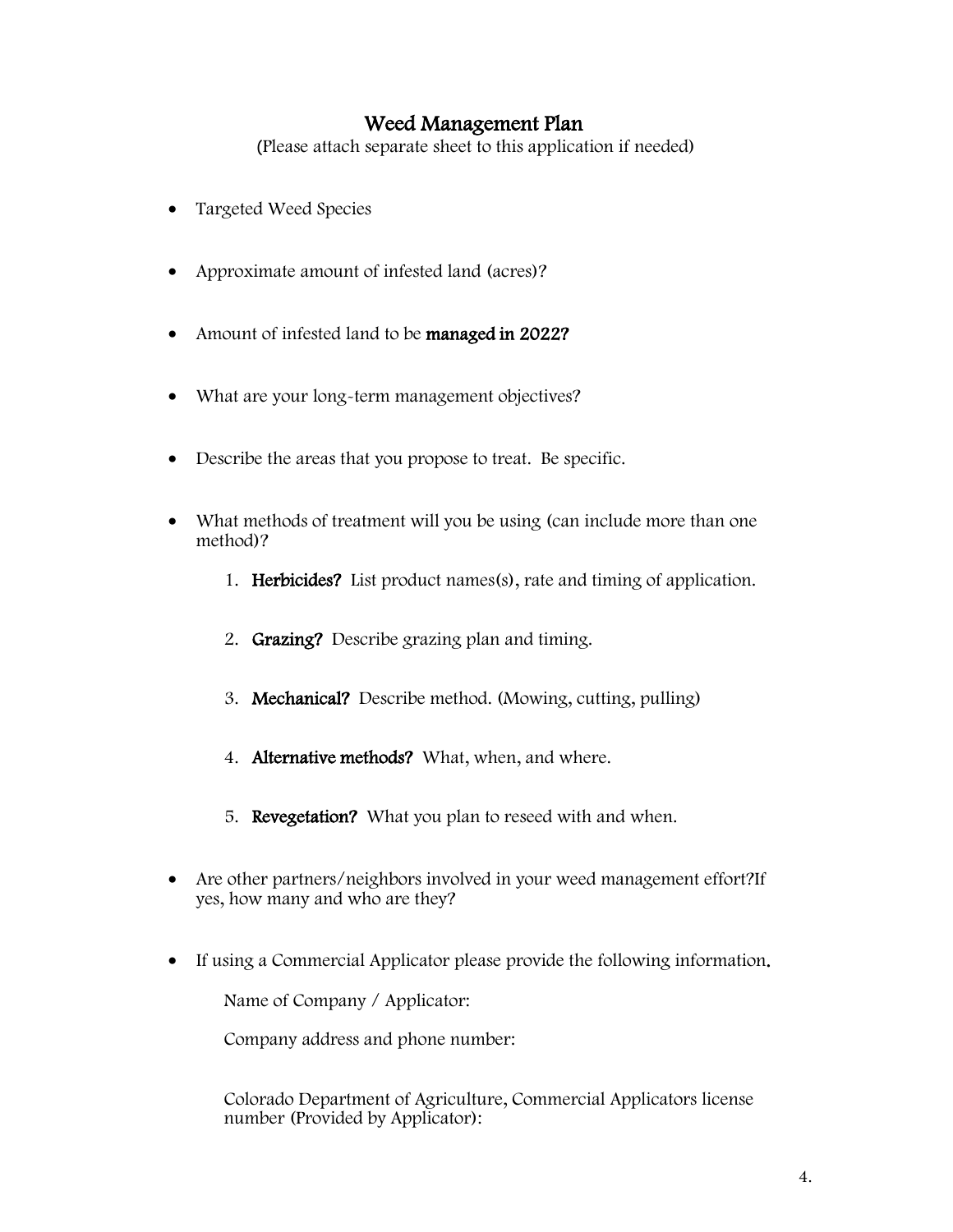# Site Map

Provide a sketch (or Google Earth) map of the project area, which includes any irrigation ditches, roads, fences, and buildings. Please include locations and stand densities of targeted weed species. Provide any other valuable information. (Use separate sheet of paper if needed)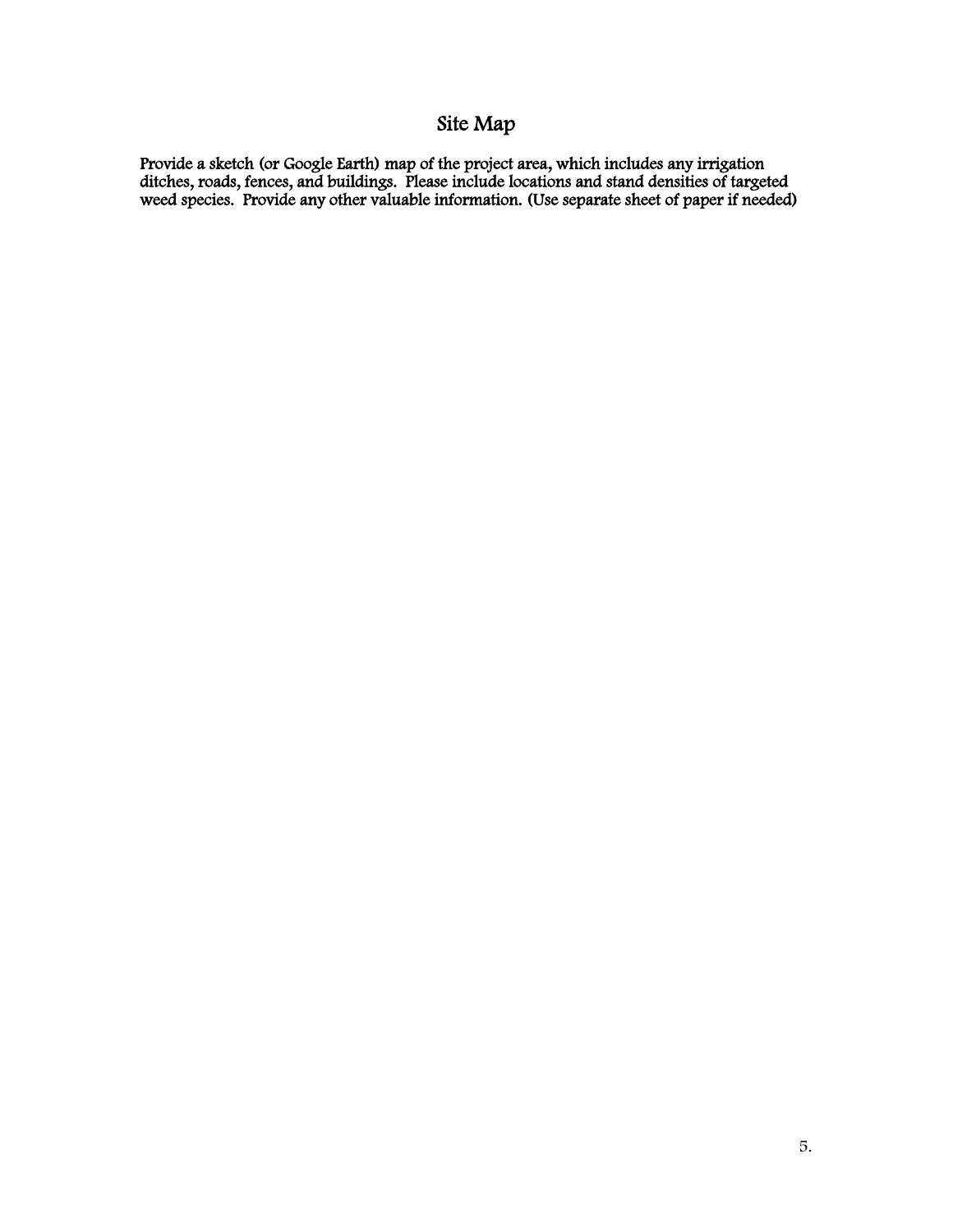## Just the Facts

- Cost Share funds will be limited to 50% of the application costs via a commercial applicator, materials or equipment, or 50% of the time for alternative methods such as grazing, mowing, or other means. The maximum annual amount of funding will be \$500.00. Sales tax will not be reimbursed.
- Cost Share reimbursements are only available for treatment of lands on the Summit County Tax rolls. (Please attach a copy of the tax bill to this application).
- If a landowner decides to treat weeds on their own property, the responsibility to follow label directions lies upon the applicator. For selecting the most effective product you should know: the target weed(s), non-target vegetation, site or crop, correct herbicide rate per acre, and treatment timing. Limited tax dollars will be used in the best manner possible, therefore, ineffective materials, incorrect herbicide rates, improper treatment timing and off label applications will not be cost-shared.
- Weed management recommendations may be found in the Summit County Weed Control Department website, www.summitcountyco.gov or by contacting the Weed Control Department office at 970-668-4218.
- Weed management recommendations are also available from licensed commercial applicators, or agricultural chemical suppliers. If using a commercial applicator, make sure they are licensed with the Colorado Department of Agriculture and have proper insurance.
- Cost Share reimbursement amounts for 2022 will be based on species, need and funding availability. The Summit County Weed Control Department, based on the submitted Weed Management Plans, will decide funding amount.
- Cost Share reimbursements will be for weed treatments made during the 2022 growing season.
- Deadlines: Application deadlines for the 2022 Cost Share Program are on a on a first come first served basis. Once you receive notice of application approval and before reimbursement can be made, inspection of property by Weed Control staff must take place. Therefore inspections must be done before **September 1, 2022** while the ground is still free of snow. You then have until **November 1, 2022** to turn in original receipts. Reimbursements will be made within 30 days after the receipts are turned in.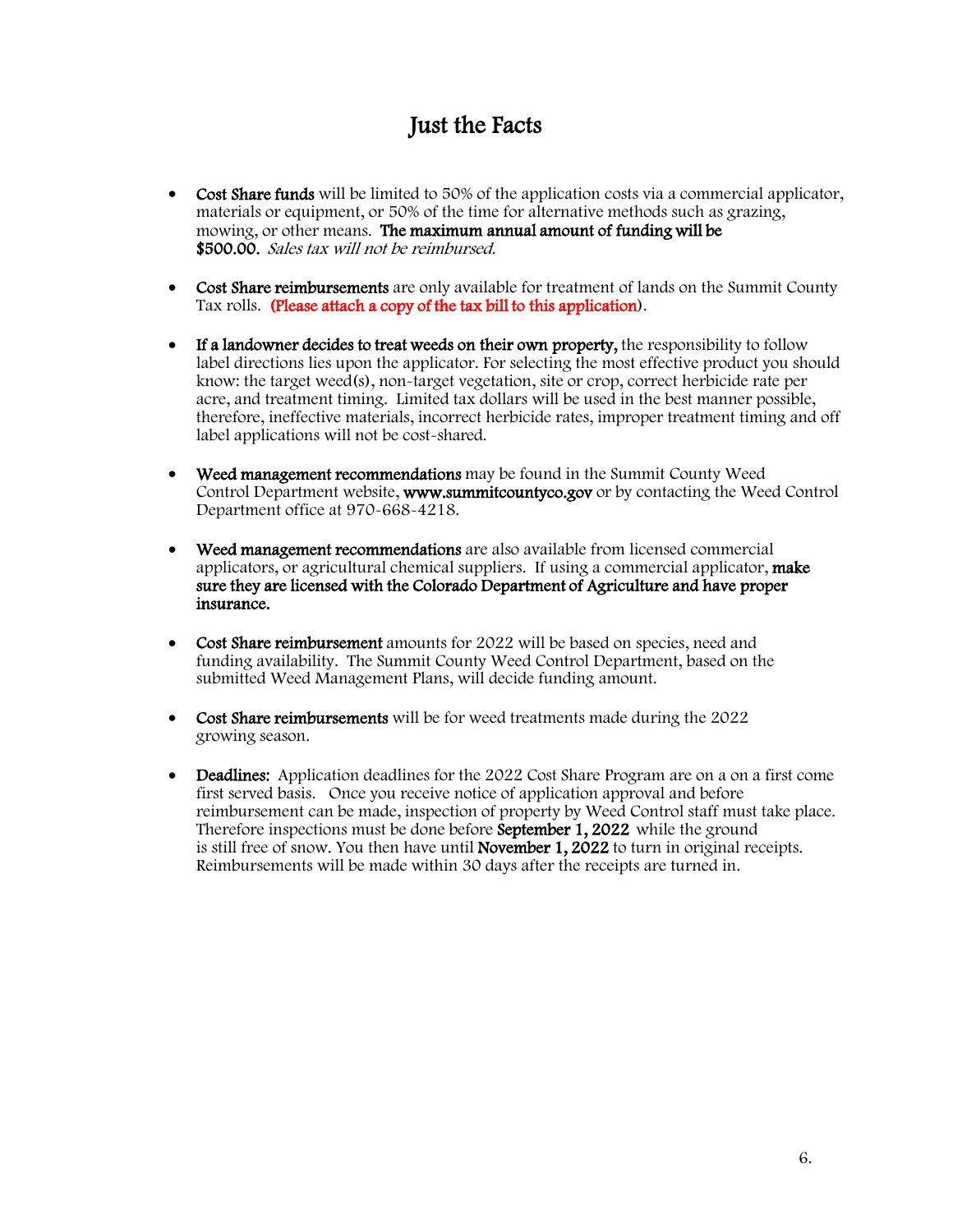### **PLEASE READ CAREFULLY THIS IS A RELEASE OF LIABILITY AND WAIVER OF LEGAL RIGHTS**

### ALL VOLUNTARY PARTICIPANTS IN THE WEED MANAGEMENT COST SHARE PROGRAM WHO EITHER APPLY PESTICIDES OR OWN LAND UPON WHICH PESTICIDES ARE APPLIED UNDER THIS PROGRAM MUST SIGN THIS RELEASE OF LIABILITY.

- 1. In consideration of being allowed to participate in the Weed Control Cost Share Program, the undersigned agrees to indemnify, release, defend and hold harmless the Board of County Commissioners of Summit County, Colorado, the Summit County Weed Control Program, the Summit County Weed Advisory Board, and all of their respective elected officials, agents, officers, directors, contractors, volunteers and members, either in their personal or official capacities (collectively the "Released Parties") from any and all judgment, liability, loss, cost, expense (including court costs and attorneys fees) and/or claim whatsoever, that the undersigned might state on its own behalf, as well as from any and all subrogation and/or derivative claims brought by any third party or insurer, arising or resulting from any personal injury or property damage sustained in connection with the undersigned's participation in the Weed Management Cost Share Program unless such injury or damage is caused by the intentional or reckless conduct of a Released Party.
- 2. The Release supersedes any other agreements or representations by or between the undersigned and Released Parties and is governed by the laws of the State of Colorado and is intended to be interpreted as broadly as possible and shall be binding to the fullest extent of the law.
- 3. The undersigned understands and agrees that the Released Parties are both relying on and do not waive or intend to waive by any provision of this Release, the monetary limitations (presently \$350,000 per person and \$990,000 per occurrence) or any other rights, immunities and protections provided by the Colorado Governmental Immunity Act, Section 24-10-101-et seq., C.R.S., as from time to time amended (the "Act") or any other limitation, right, immunity or protection otherwise available to the Released Parties. Nothing in this Release will be deemed a waiver of the provisions of the Act, and no provisions hereof will created any benefit accruing to any third party except as expressly set forth herein.
- 4. No oral or written modifications to this Release will be considered valid unless such modification is entered into upon the written consent of the Released Parties and the undersigned.
- 5. The undersigned acknowledges and agrees that he/she is a volunteer who undertakes any activities related hereto at his/her own risk, assuming any responsibility for any loss or injury whatsoever suffered or incurred by the undersigned volunteer.
- 6. The undersigned volunteer acknowledges and agrees that he/she is over 18 years of age and is aware that pesticides are a controlled and dangerous substance. Further, the undersigned fully understands that application of pesticides under any circumstances is a hazardous activity, even when performed by a knowledgeable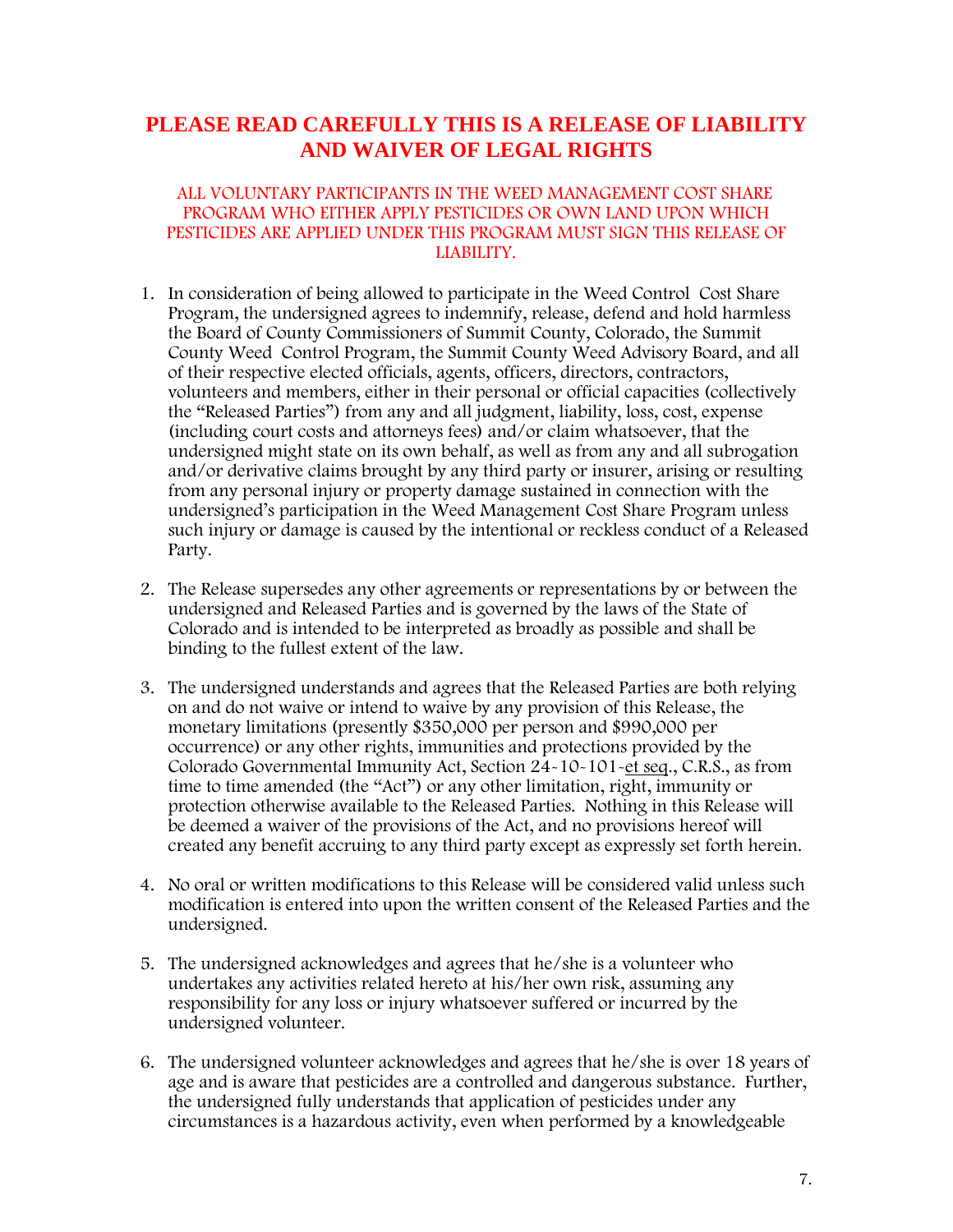and certified applicator. The undersigned, aware of these factors, completely assumes the full risk and liability as provided herein, which could result from his/her participation in the Weed Management Cost Share Program, either as a volunteer applicator, or as a landowner.

- 7. The undersigned volunteer acknowledges that there may be hazards or conditions not immediately apparent to the volunteer or any affected landowner.
- 8. The undersigned volunteer releases all of the Released Parties from any liability or loss or injury suffered by the volunteer resulting from all hazards or conditions, whether the hazards are apparent upon inspection, or not apparent upon inspection. Further, the undersigned volunteer agrees to fully defend and indemnify the Released Parties from any claim or lawsuit of loss by any third parties resulting from volunteer's participation in the Weed Management Cost Share Program.
- 9. Volunteer hereby certifies that he/she will strictly adhere to label restrictions of chemical(s) used. Undersigned volunteer landowner or applicator certifies that IF restricted pesticides are used, they will be applied by a licensed applicator, who will be registered with the Colorado Department of Agriculture.
- 10.Undersigned acknowledges and concurs that he/she has elected to participate in the Weed Management Cost Share Program with full knowledge, understanding and appreciation of possible risks involved.
- 11.Undersigned acknowledges that he/she has carefully read this Release, understands its contents and has entered into the Release Agreement with full knowledge of its significance.
- 12. Undersigned agrees that exclusive jurisdiction and venue for any legal action shall be in the district court of Summit County, Colorado or the federal court of Colorado.
- 13. If any part of this Release Agreement is determined to be unenforceable, all other parts shall be given full force and effect.

### I HAVE CAREFULLY READ THE RELEASE OF LIABILITY, UNERSTAND ITS CONTENTS AND SIGN IT WITH FULL KNOWLEDGE OF ITS SIGNIFICANCE.

| Printed name of Volunteer Landowner/Applicator               |      |  |
|--------------------------------------------------------------|------|--|
| Signature of Volunteer Landowner/Applicator                  | Date |  |
| State of Colorado<br>City and County of Summit               |      |  |
|                                                              |      |  |
| $\mathbf{b}$ v                                               |      |  |
| Witness my hand and official seal.<br>My commission expires: |      |  |

Notary Public

\_\_\_\_\_\_\_\_\_\_\_\_\_\_\_\_\_\_\_\_\_\_\_\_\_\_\_\_\_\_\_\_\_\_\_\_